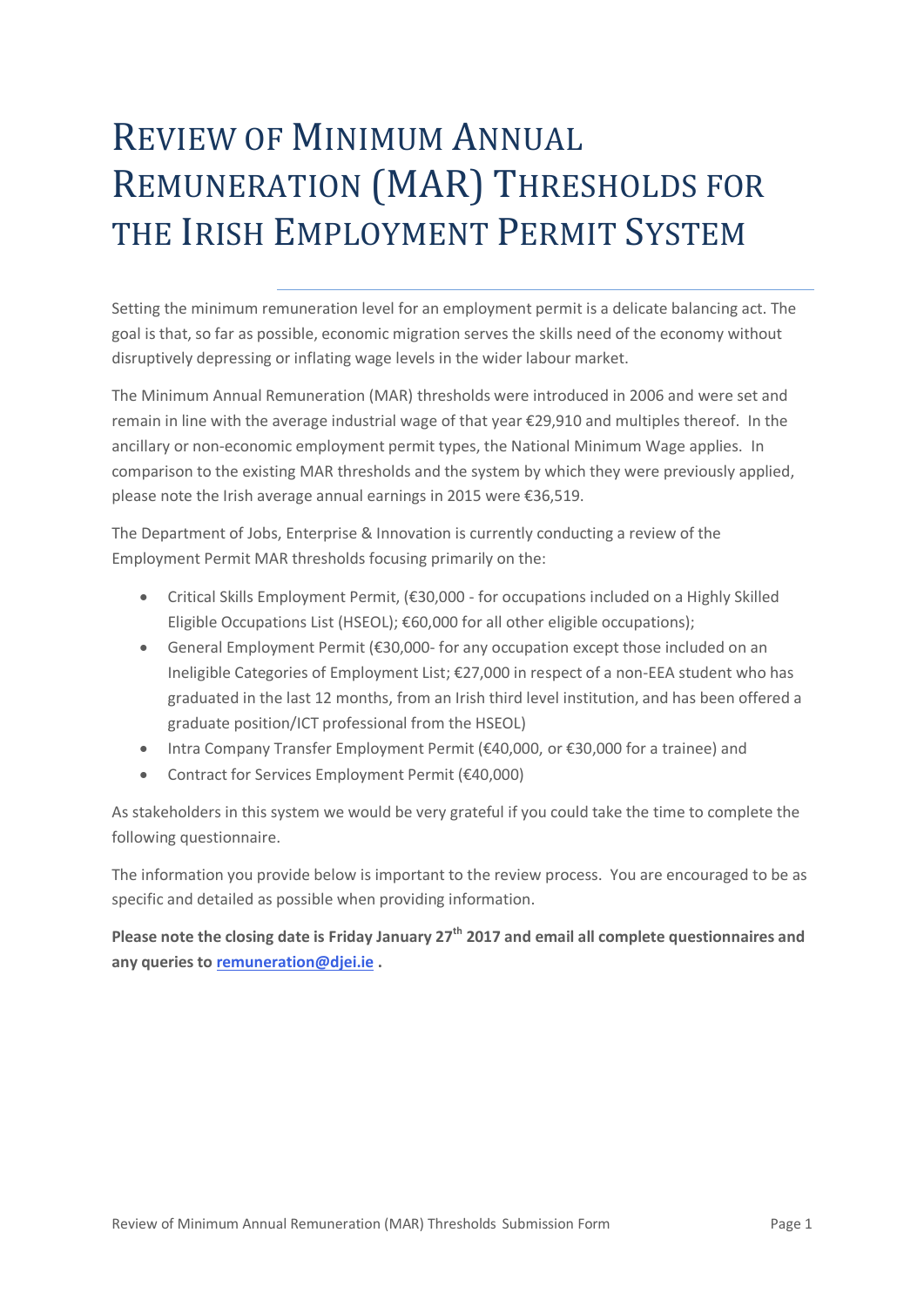## 1. Who is this submission on behalf of?

| a. Provide name of individual, firm or organisation |    |                                                                                                                                                                                                                                                                                                                                                                                                                                                                                                                                                                                                                                                                                                                          |  |  |  |
|-----------------------------------------------------|----|--------------------------------------------------------------------------------------------------------------------------------------------------------------------------------------------------------------------------------------------------------------------------------------------------------------------------------------------------------------------------------------------------------------------------------------------------------------------------------------------------------------------------------------------------------------------------------------------------------------------------------------------------------------------------------------------------------------------------|--|--|--|
|                                                     |    | <b>Migrant Rights Centre Ireland</b>                                                                                                                                                                                                                                                                                                                                                                                                                                                                                                                                                                                                                                                                                     |  |  |  |
|                                                     | b. | <b>Provide contact details</b>                                                                                                                                                                                                                                                                                                                                                                                                                                                                                                                                                                                                                                                                                           |  |  |  |
|                                                     |    | Pablo Rojas Coppari<br><b>Policy &amp; Research Officer</b>                                                                                                                                                                                                                                                                                                                                                                                                                                                                                                                                                                                                                                                              |  |  |  |
|                                                     |    | Pablo@mrci.ie                                                                                                                                                                                                                                                                                                                                                                                                                                                                                                                                                                                                                                                                                                            |  |  |  |
|                                                     |    | 01-889 7570                                                                                                                                                                                                                                                                                                                                                                                                                                                                                                                                                                                                                                                                                                              |  |  |  |
|                                                     | c. | Briefly describe the main activity and characteristics of the organisation making the submission e.g.<br>company size (Micro-company (1-9 employees), Small-Medium enterprise (10-249 employees), or Large<br>company (over 250 employees). [Not required for Government Department/State Bodies]                                                                                                                                                                                                                                                                                                                                                                                                                        |  |  |  |
|                                                     |    | The Migrant Rights Centre Ireland (MRCI) is a national organisation working to promote the rights of<br>migrant workers and their families living in situations of vulnerability throughout Ireland. We employ<br>11 staff and have 3 volunteers. The MRCI works to build the participation of migrant workers in<br>decision-making processes and in policies that affect their lives. We seek to influence policy, build<br>public awareness on migration issues, undertake research and document the experiences of migrant<br>households. The MRCI supports initiatives and networks at a local, national, European and<br>international level. MRCI provides information and support to over 2,000 people per year. |  |  |  |
|                                                     | d. | What is your use of the Employment Permit System? e.g. Never to date, Seldom, Occasional, Frequent.                                                                                                                                                                                                                                                                                                                                                                                                                                                                                                                                                                                                                      |  |  |  |
|                                                     |    | Since its inception, the MRCI has consistently assisted people on work permits. As an organisation we<br>work at the intersection of immigration and labour migration policy. Though our work over the past<br>15 years, we have developed significant expertise in the field of labour migration policy, employment<br>permits, immigration policy, labour standards in low-paid sectors of employment and economic<br>integration. The MRCI documents the impact of state policies on the lives of migrant households<br>through the trends and patterns observed in its Drop-In Centre.                                                                                                                               |  |  |  |
|                                                     |    | Through our drop-in centre, we continue to provide services to those in the employment permit system<br>as well as those seeking to enter it. We regularly liaise with the Work Permits section to highlight<br>concern and problem solve on issues of mutual concern. MRCI has been instrumental in the<br>development and introduction of the Reactivation Employment Permit and in changes to the work<br>permit systems.                                                                                                                                                                                                                                                                                             |  |  |  |
|                                                     |    | Since, the publication of "WORK PERMITS IN IRELAND A Recommendation for Change" in 2004, the MRCI<br>has been a key actor advocating for the reform of our employment permits system to meet the<br>demands of our labour market while offering decent work standards to those working in Ireland. Most<br>recently, we have published Workers on the Move: Past Lessons and Future Perspectives on Ireland's<br>Labour Migration a comprehensive overview or Ireland's labour migration policy and reforms necessary.                                                                                                                                                                                                   |  |  |  |
|                                                     | e. | If you have used the employment permit system, please explain why you had to recruit from outside<br>the State/EEA ?                                                                                                                                                                                                                                                                                                                                                                                                                                                                                                                                                                                                     |  |  |  |
|                                                     |    | As part of our work we provide assistance to migrant workers in the application and renewal of work<br>permits, including those in low-paid sectors such as restaurants, hospitality, home care, agriculture,<br>cleaning, security etc.                                                                                                                                                                                                                                                                                                                                                                                                                                                                                 |  |  |  |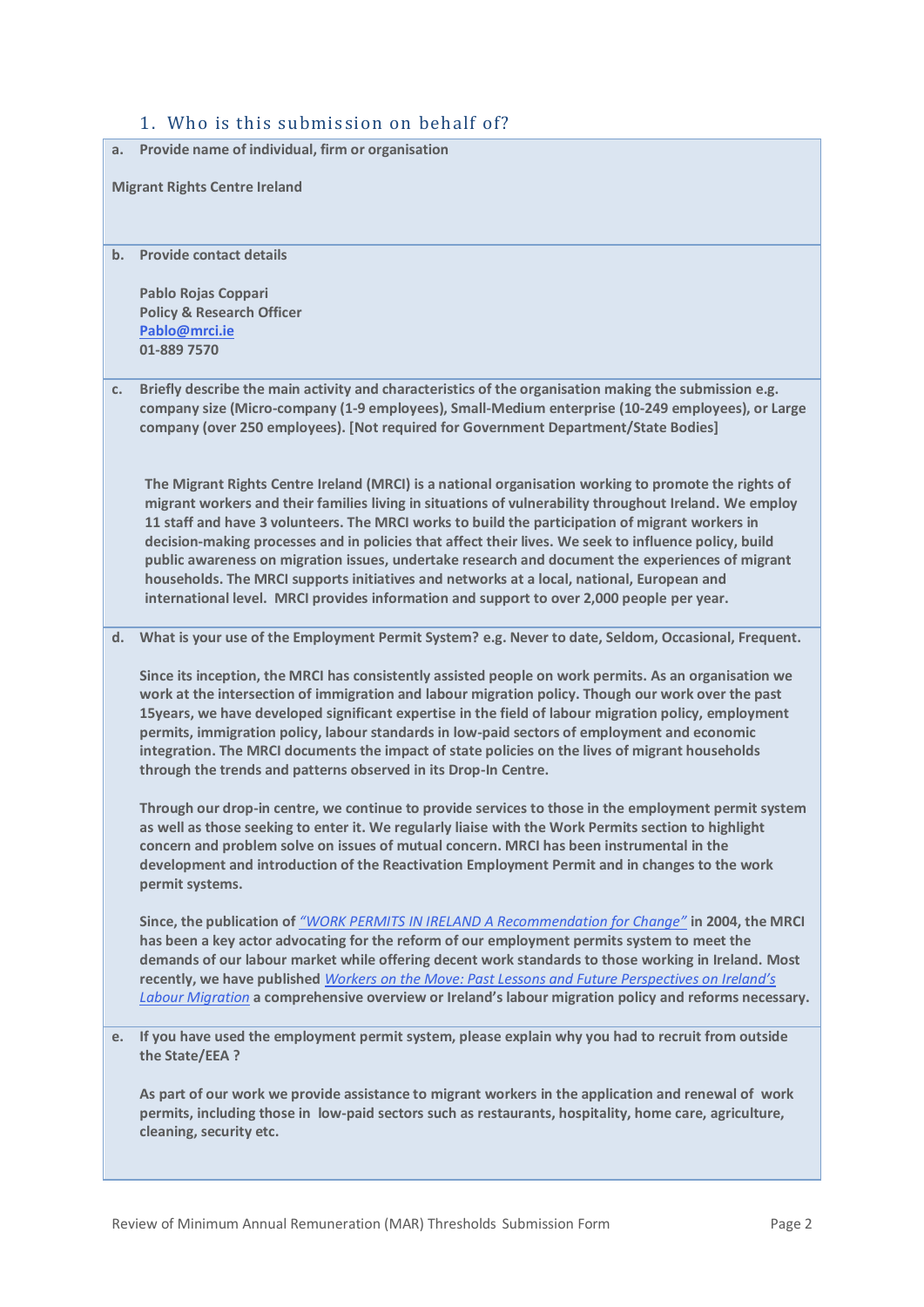- 2. As an employer, do the existing MAR thresholds support your attempts at recruiting the skills needed for your business without disruptively:
	- (A) depressing wage levels of comparable occupations in the sector, or
	- (a) inflating wage levels of comparable occupations in the sector?



## 3. What would be the impact of increasing the Critical Skills Employment Permit MAR thresholds by:

| $+10%$ | N/A to our work |
|--------|-----------------|
| $+15%$ | N/A to our work |
| $+20%$ | N/A to our work |

## 4. At what level in your view would the Critical Skills Employment Permit MAR thresholds start to restrict the use of the employment permit regime to fill skills shortages?

| $+10\%$ |  |
|---------|--|
| $+15%$  |  |
| $+20\%$ |  |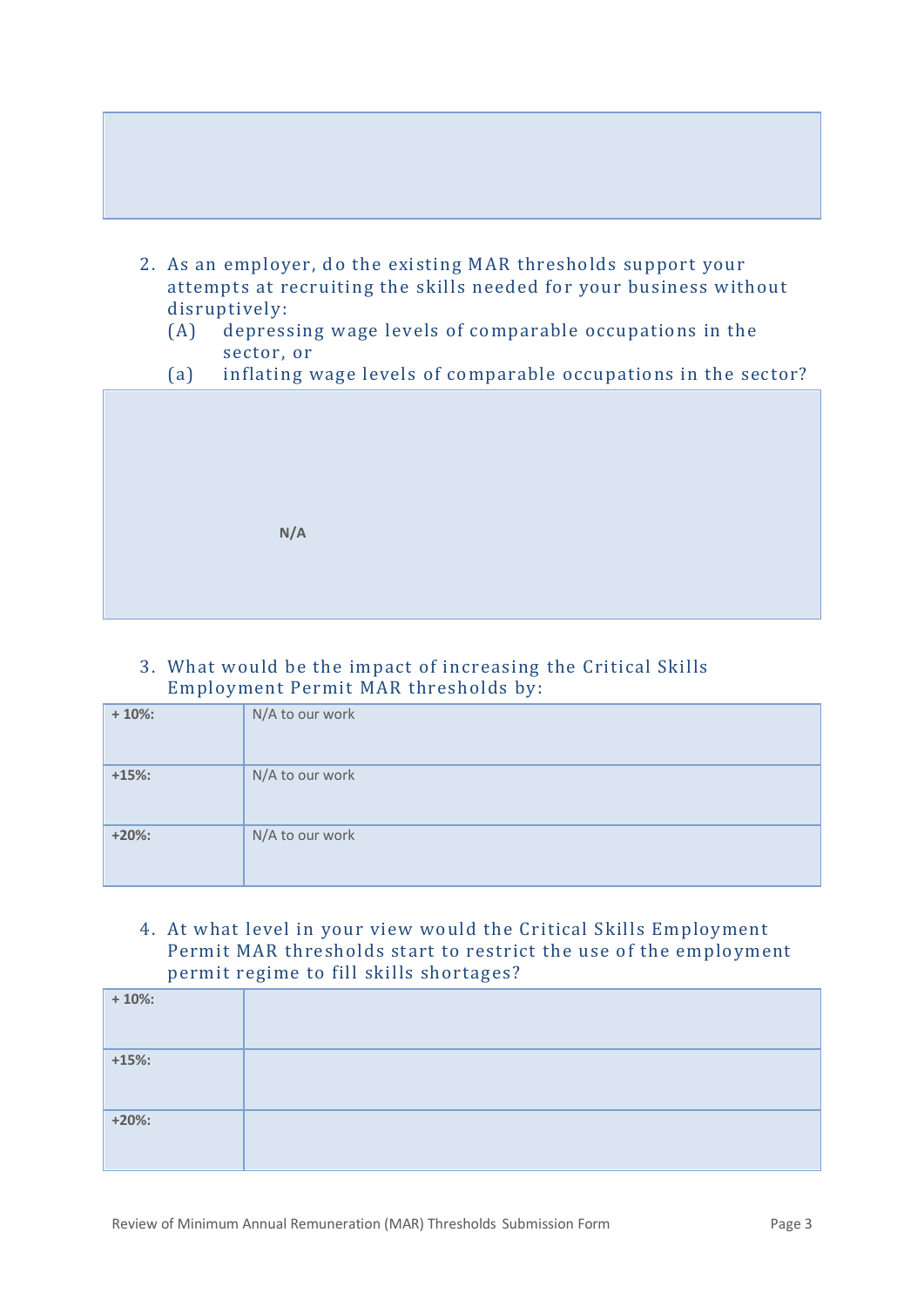5. Changes in the labour market may require adjustments to skilled trade occupations currently on the Ineligible Categories of Employment List (ICEL). What impact would an increase in the General Employment Permit MAR threshold by the rates below have on your hiring of: (a) new entrant workers and/or (b) experienced workers?

MRCI's expertise relates to the General Employment Permit, particularly those working in low-paid occupations such as:

- Food Preparation and Hospitality sector
- Agricultural sector
- Construction-related trades
- Childcare and Caring Related Personal Services
- Drivers and Transport Operatives
- Sales related occupations
- Security Occupations
- Meat Industry

The MRCI has documented the detrimental impact of the introduction of a MAR threshold for the employment permit across sectors without taking into consideration their specific realities, in particular wage levels, retention issues and difficulties in recruitment.

In particular the MRCI has documented how the inability to secure new employment permits in the child care industry which has resulted in the growth of "au-pair" arrangements and high incidences of exploitation (see *[Childcare in the Domestic Work Sector: Who's Minding the Children?](http://www.mrci.ie/wp-content/uploads/2015/06/Childcare-Paper-20152.pdf)).*

The introduction of a MAR which is not reflective of earnings in the sectors specified above have resulted in the inability of employer's to secure employment permits, the growth of informal employment often with negative consequences for the worker, and the over-reliance on irregular migrants (see *[Ireland is Home\)](http://www.mrci.ie/wp-content/uploads/2014/11/MRCI_policy-paper_FINAL.pdf)* and international students in the labour market (see *[International Student Migration to Ireland](https://www.maynoothuniversity.ie/sites/default/files/assets/document/NIRSAMGilmartinNO80_0.pdf)* )

MRCI recommends the reduction of the MAR by 10% to €27,000 in sectors where there are labour shortages and where the average remuneration is lower than the national average. This is the case for the hospitality sector and for the caring industry; similar measures have been introduced in the past in the meat industry. We believe this to be a solution to meet demands of labour and to improve standards.

Furthermore, the MRCI recommends that the graduate scheme MAR threshold of €27.000 be extended to international students graduating from non-degree courses with a demonstrated employment relationship in the State. This measure will help reduce exploitation and raise employment standards across sectors while recognising the important contribution that international students bring to our labour market without access to any entitlements. Currently there are no transitional measures available for students in these categories; this often represents a loss of qualified employees while resulting in wage depression in industries which are highly-dependant on international students.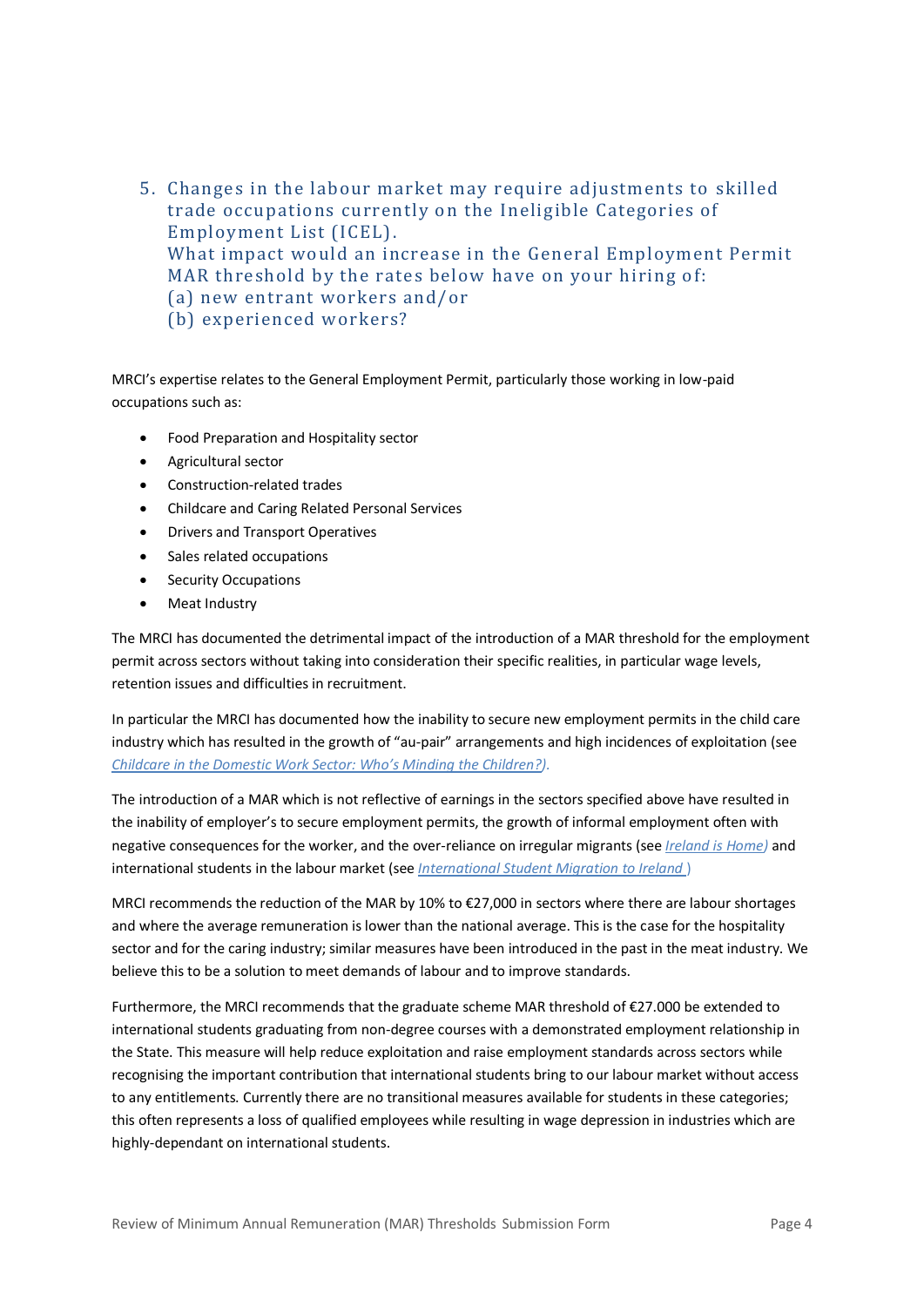#### In your experience do the existing MAR thresholds have any negative effect on the employment opportunity prospects for Irish/EEA graduates?

**Please make reference to the specific Employment Permit type; employment sector; occupation in your response.**

**In the experience of the MRCI, there is no evidence to ascertain that the low-paid occupations mentioned above attract Irish/EEA graduates.**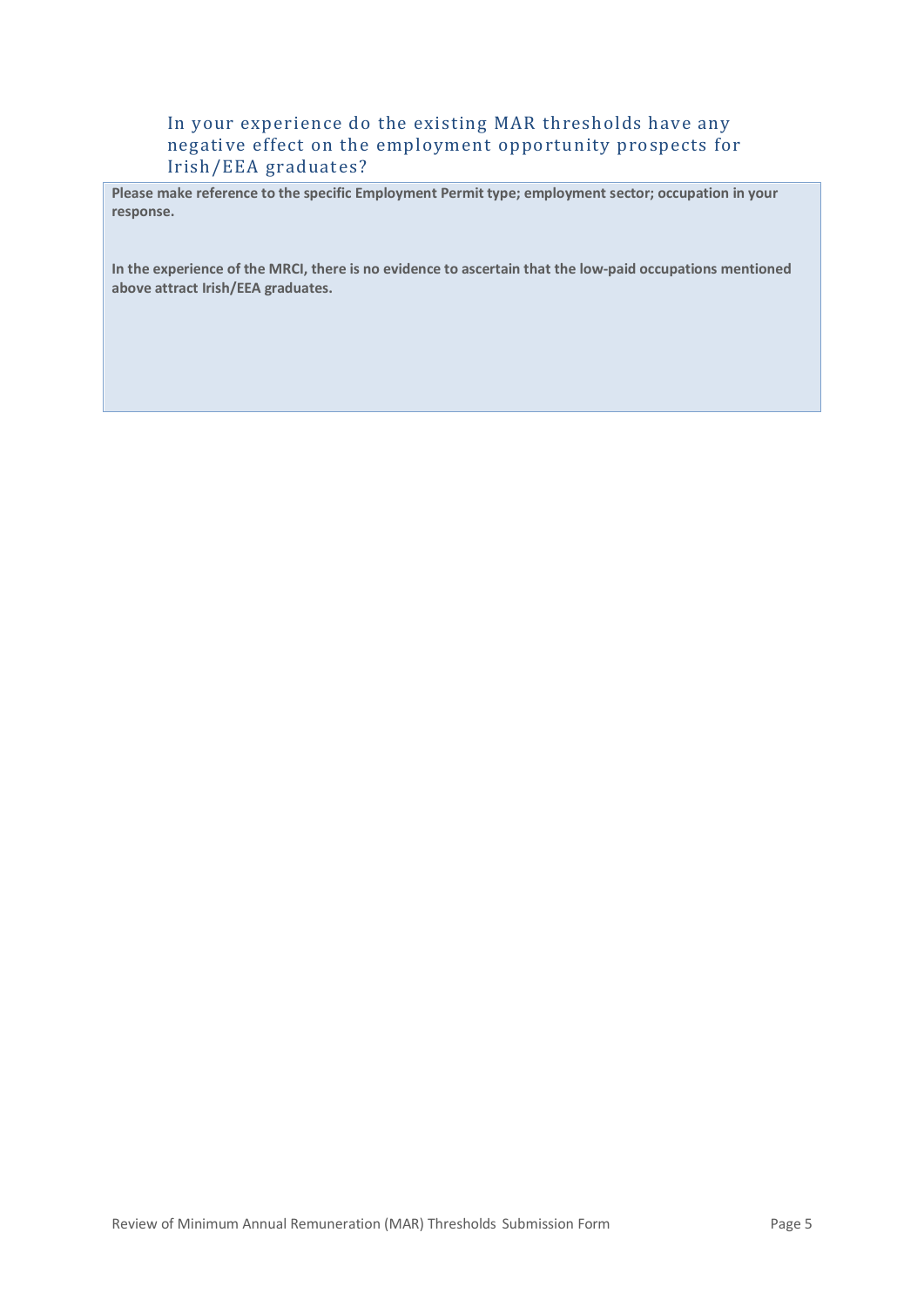6. The current MAR thresholds remain in line with the 2006 average industrial wage and multiples thereof (along with the National Minimum Wage for certain other permit types). They were set to assist simple application, ease of use for stakeholders and cater for different circumstances of the Employment Permits System.

| a.             | Do you think this system for determining the thresholds is suitable and appropriate? Please provide<br>reasons for your answer.<br>See below.                                                                                        |
|----------------|--------------------------------------------------------------------------------------------------------------------------------------------------------------------------------------------------------------------------------------|
| b.             | What other appropriate measures would you like to see for determining the MAR thresholds? E.g.<br>specific sector thresholds, specific occupation thresholds, geographical thresholds, alignment to<br>cost of living?<br>See below. |
| C <sub>1</sub> | Would a change in the system of determining the MAR thresholds impact your use of the<br>Employment Permit System? If so, in what way?                                                                                               |
|                | See below.                                                                                                                                                                                                                           |

**MRCI believesthat the MAR threshold should be reflective of the industry standards; we would welcome the introduction of specific sector thresholds. We understand the importance of using MAR thresholds to ensure that wages are not depressed but we believe that currently, as it stands, one single MAR threshold is resulting in difficulties in recruitment in certain sectors where there are documented shortages of labour.** 

#### 7. What data sources should be considered in this review? Where can they be sourced?

**MRCI believes that there is an over-reliance on quantitative data, we would recommend that qualitative data capture and analysis is used to determine the needs of different sectors. Qualitative data will help to understand processes of labour and skills shortages, including in low-paid occupations; and put in place measures to respond to them without having a detrimental effect on the labour market.**

THANK YOU FOR PARTICIPATING IN THE REVIEW.